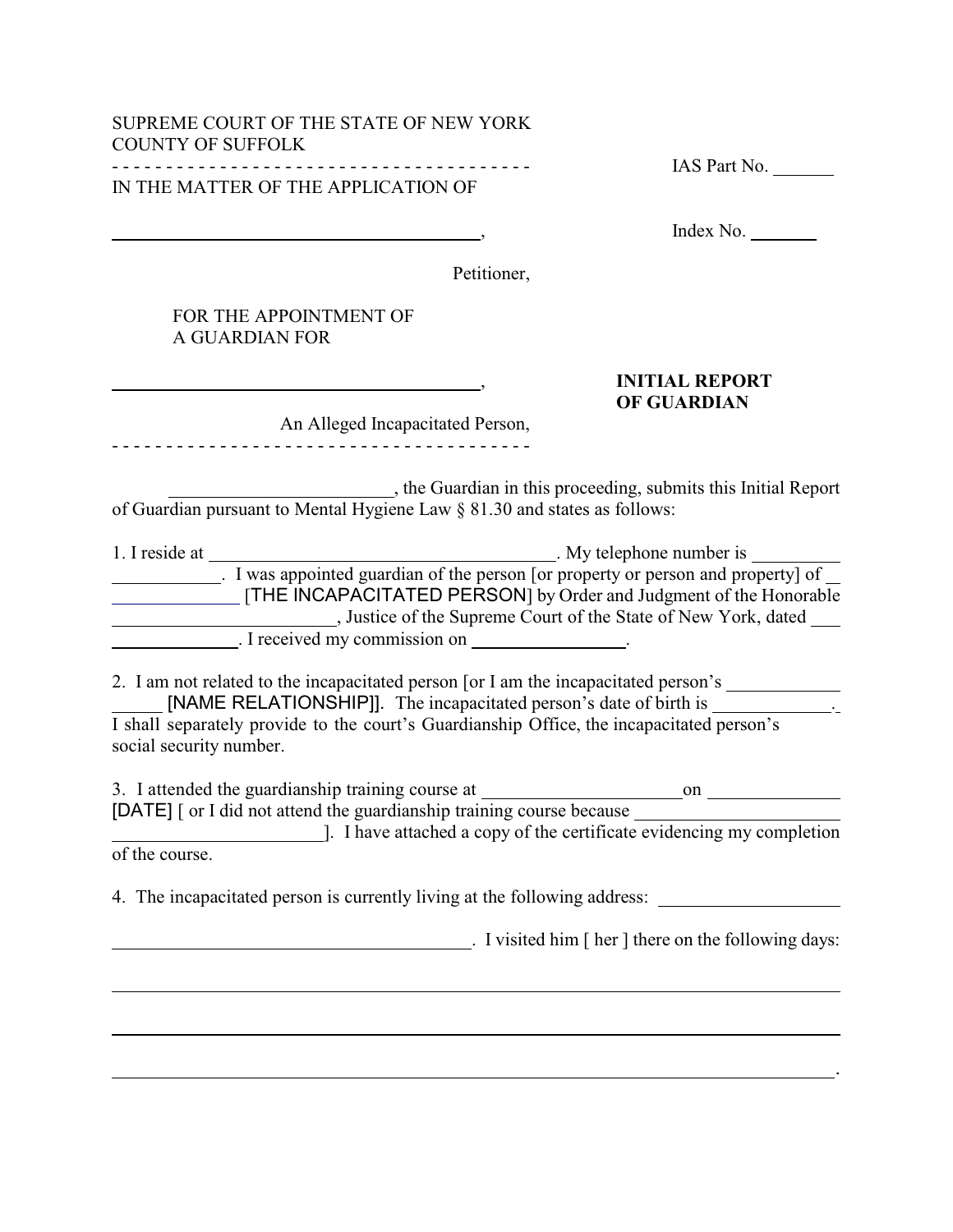5. The incapacitated person's primary diagnosis is [Set forth the diagnosis of the IP's medical condition]

.

.

<u> 1989 - Johann Stoff, amerikansk politiker (\* 1908)</u>

.

This statement is based upon [e.g., Doctor's report]

 $\overline{a}$ 

 $\overline{a}$ 

 $\overline{a}$ 

 $\overline{a}$ 

 $\overline{a}$ 

6. If the incapacitated person lives in an apartment or a house, list here the name and relationship of all other persons living with the incapacitated person:

7. If the incapacitated person has home care services, describe the services here and state the number of hours a day each such service is provided:

<u>. Andre Sterne and Sterne and Sterne and Sterne and Sterne and Sterne and Sterne and Sterne and Sterne and St</u>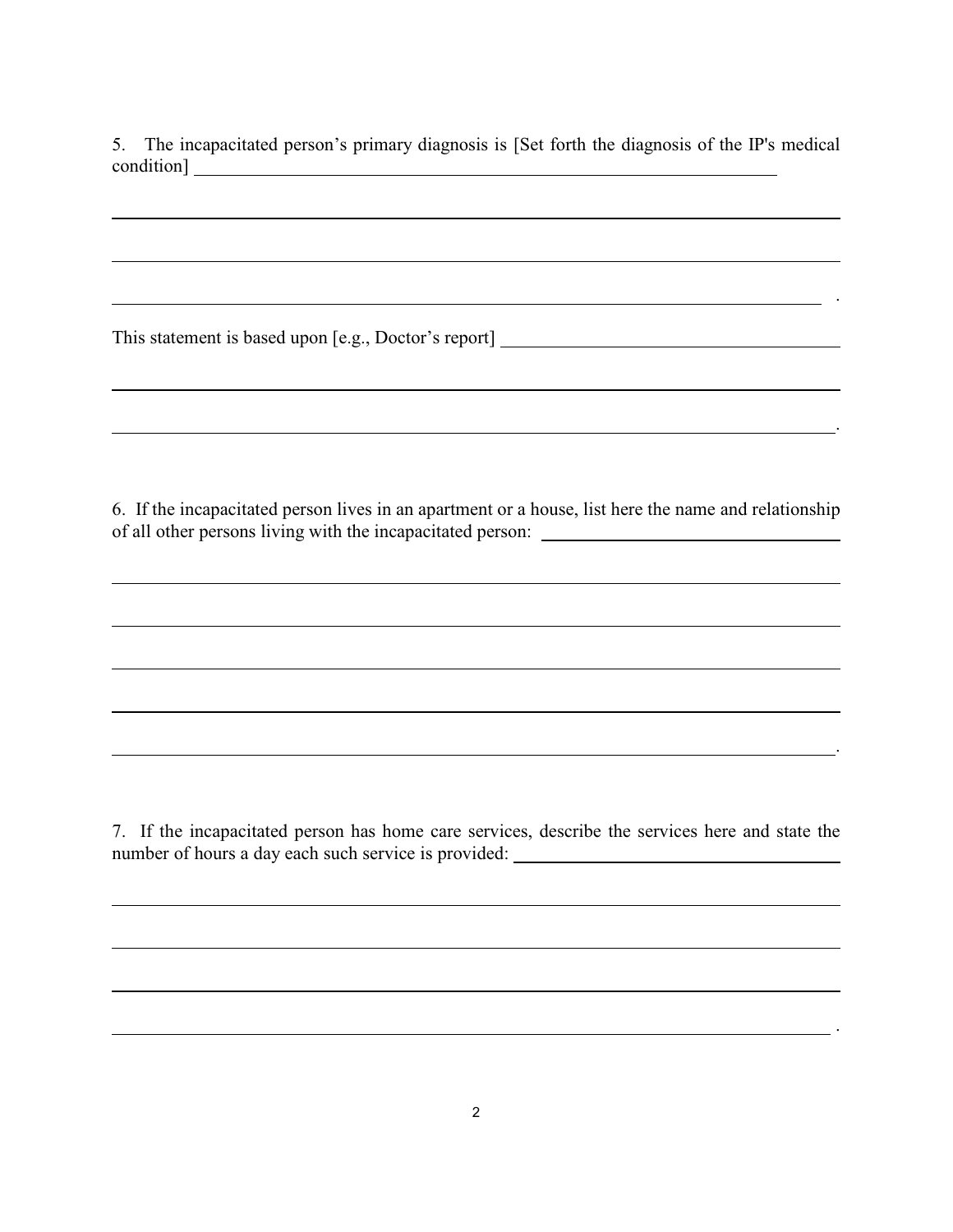8. The incapacitated person has a [ check all that apply ]:

| $\Box$ Will<br>$\Box$ Health Care Proxy<br>$\Box$ Living Will<br>$\Box$ Power of Attorney |
|-------------------------------------------------------------------------------------------|
|-------------------------------------------------------------------------------------------|

If you are uncertain as to whether any one of these documents exists, please explain:

As to each of the documents listed below, please indicate by marking "Yes," "No," or "NA" [for Not Applicable] whether you have located the document, provided a copy, or filed same with the Surrogate's Court:

| Determined Location | Provided Copy | Filed with |
|---------------------|---------------|------------|
|                     |               | Surr. Ct.  |

<u>. Andreas Andreas Andreas Andreas Andreas Andreas Andreas Andreas Andreas Andreas Andreas Andreas Andreas And</u>

Will

 $\overline{a}$ 

Living Will

Health Care Proxy

Power of Attorney

**Other** 

l

l

l

 $\overline{a}$ 

l

### **Guardians of the Person Answer the Following Questions:**

9. I have taken the following steps to ensure that the Incapacitated person has adequate medical, dental, mental health or other health care services [ PLEASE DESCRIBE ] :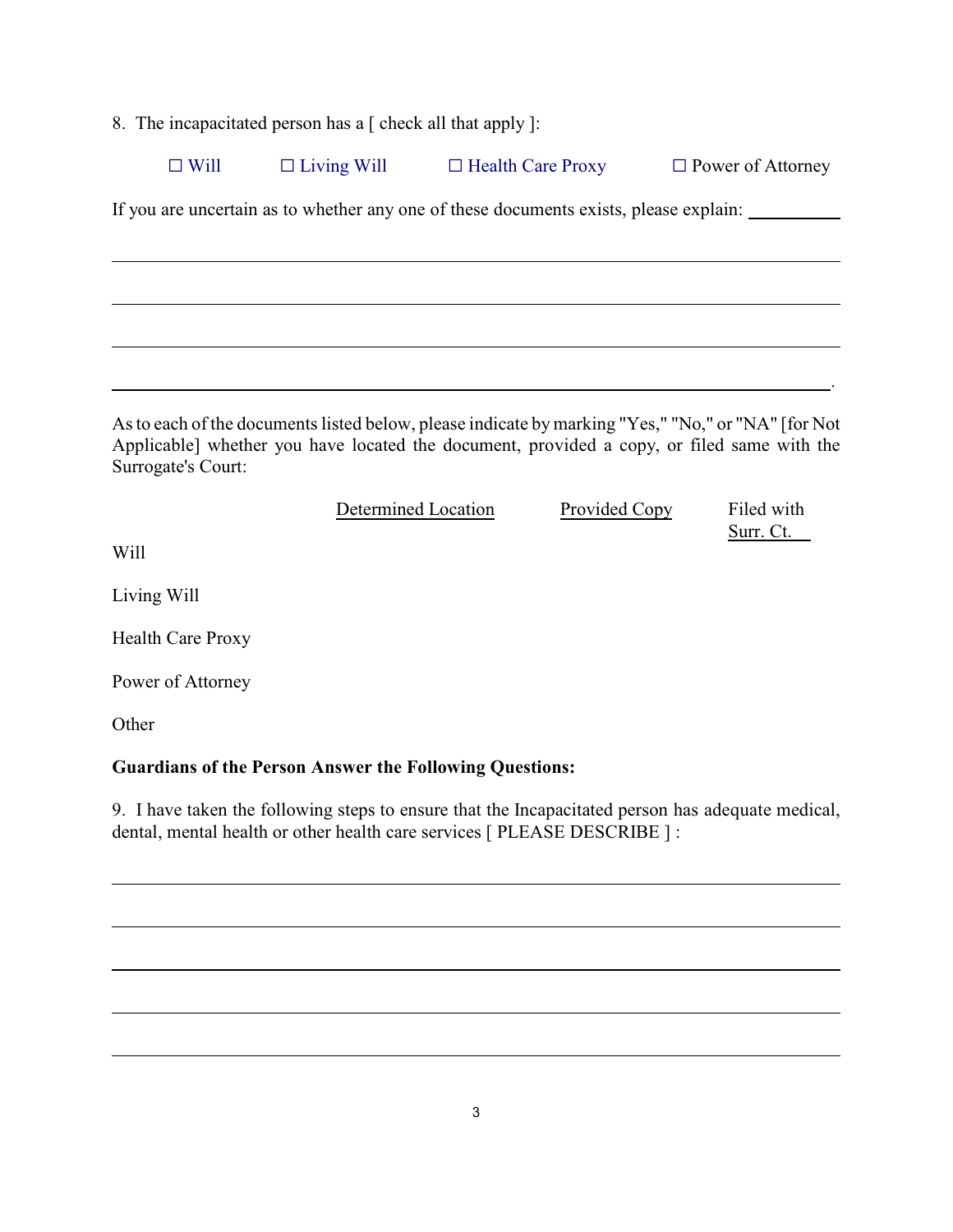10. The plan to ensure that the incapacitated person has adequate medical, dental, mental health or other health care services in the future is as follows [ PLEASE DESCRIBE ]:

l

l

 $\overline{a}$ 

l

l

l

 $\overline{a}$ 

l

l

l

 $\overline{a}$ 

l

<u>. Andre Sammen and Sammen and Sammen and Sammen and Sammen and Sammen and Sammen and Sammen and Sammen and Sa</u>

11. I have taken the following steps to ensure that the incapacitated person has adequate social and personal services (for example, day care and recreation) [ PLEASE DESCRIBE ]:

<u>. Andre Sterne and Sterne and Sterne and Sterne and Sterne and Sterne and Sterne and Sterne and Sterne and St</u>

12. I have applied for the following health and accident insurance and government benefits on behalf of the incapacitated person [ PLEASE DESCRIBE ]:

.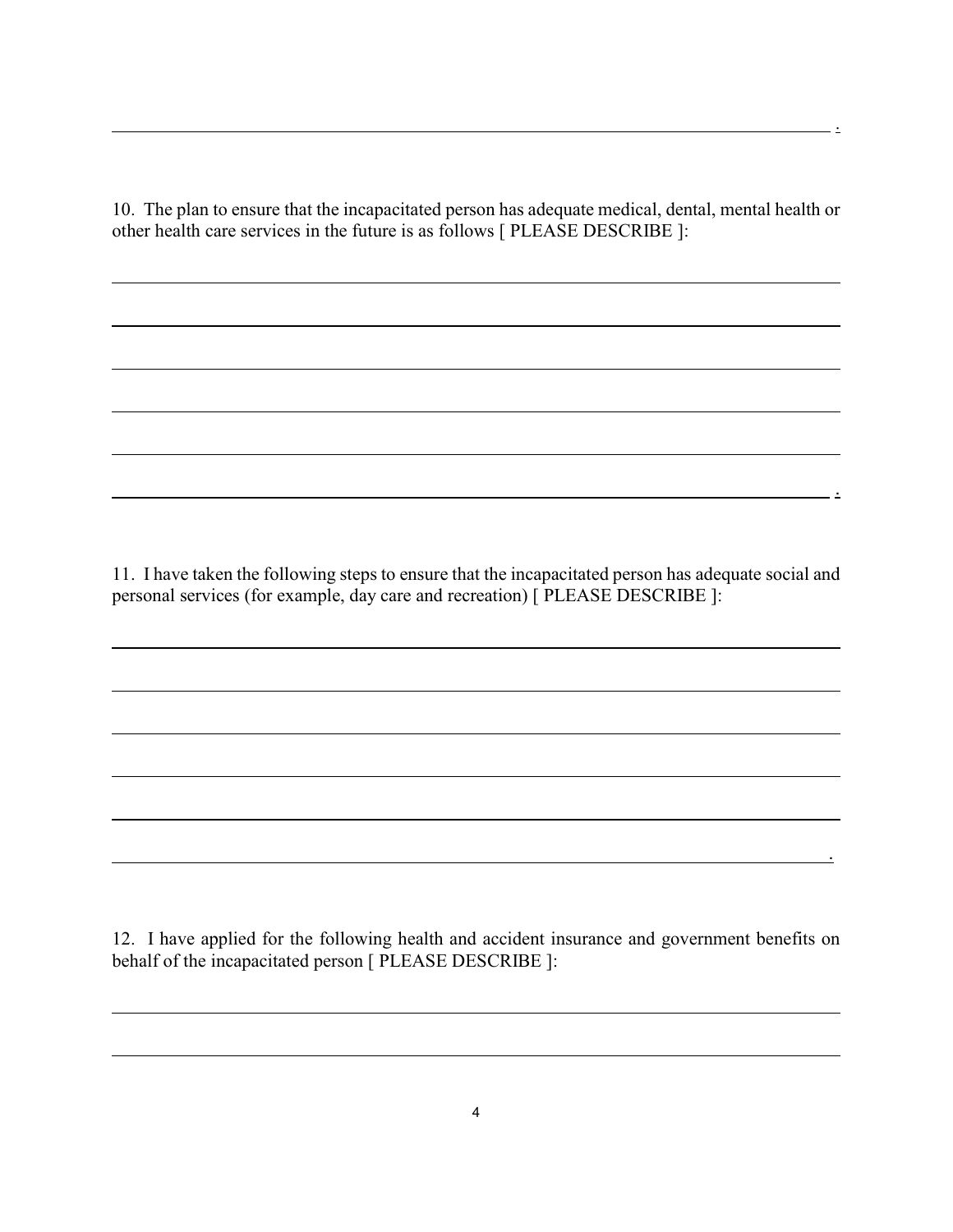13. There is no need to modify my powers as personal needs guardian [ or the following changes are necessary in my personal needs powers ] [ PLEASE DESCRIBE]]:

. . . . . . . . <u>. . . . .</u> .

#### **Guardians of the Property of the Incapacitated Person Fill In the Following Information**

.

14. I have marshaled the following assets of the incapacitated person:

l

l

l

l

l

l

l

 $\overline{a}$ 

A.(1) Bank Accounts [list the name of the bank, account numbers and amount of money in the account before you closed the account and transferred the money to a guardianship account] :

| <b>Bank</b> | <b>Account Number</b> | Amount |
|-------------|-----------------------|--------|
|             |                       |        |
|             |                       |        |
|             |                       |        |
|             |                       |        |
|             |                       |        |
|             |                       |        |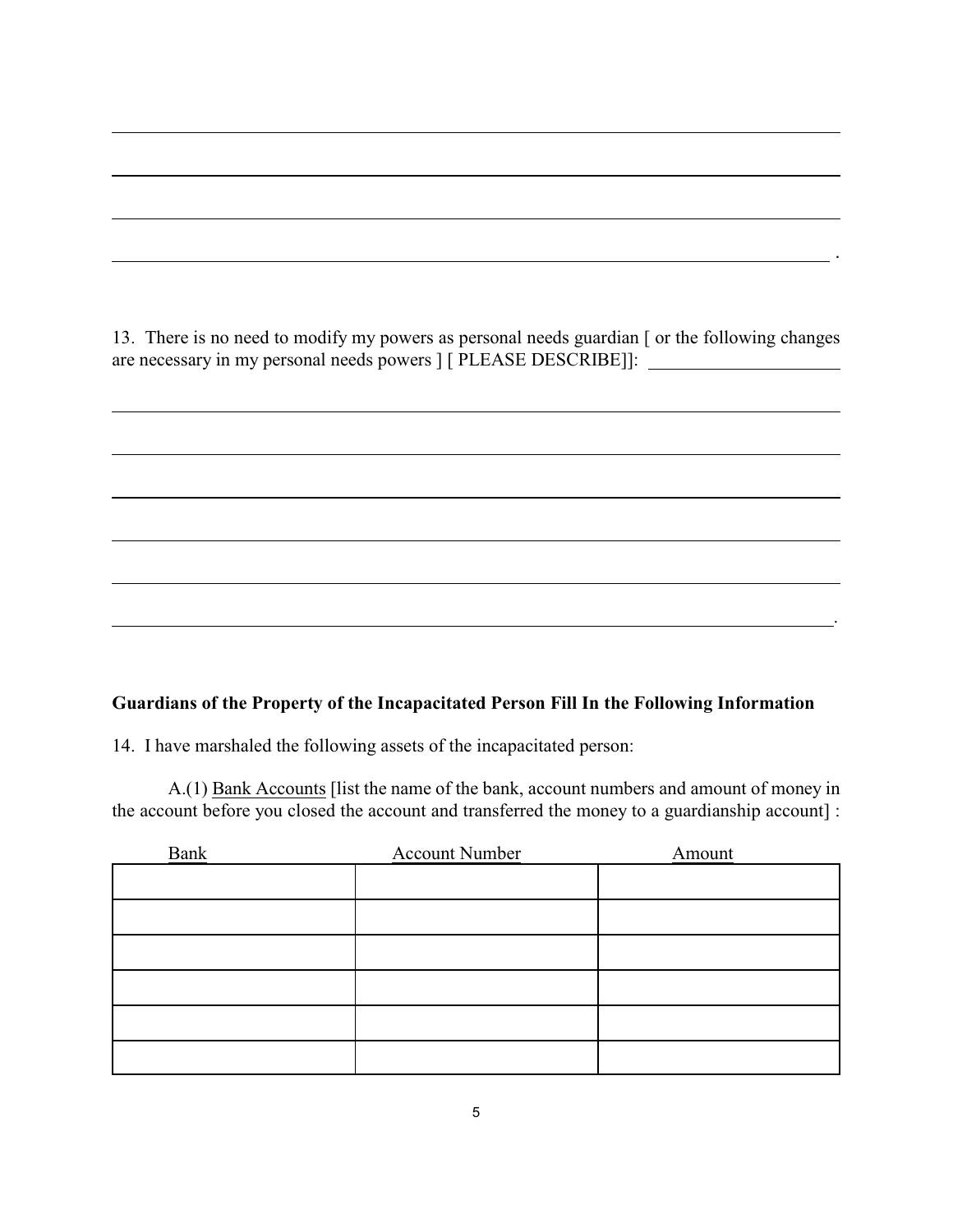(2) Guardianship Bank Accounts [list the name of the bank, account numbers and the amount of money currently in the guardianship bank accounts]:

| Bank | <b>Account Number</b> | Amount |
|------|-----------------------|--------|
|      |                       |        |
|      |                       |        |
|      |                       |        |
|      |                       |        |
|      |                       |        |

B. Safe Deposit Box [ if the incapacitated person has a safe deposit box, list the name and address of the bank at which it is located] .

l

l

l

Have you inventoried the contents of the safe deposit box?  $\Box$  Yes  $\Box$  No. If yes, attach a list of the contents and the appraisal or the approximate value of the contents.

C. Stocks and Securities [ if the incapacitated person owns stocks or other securities, list here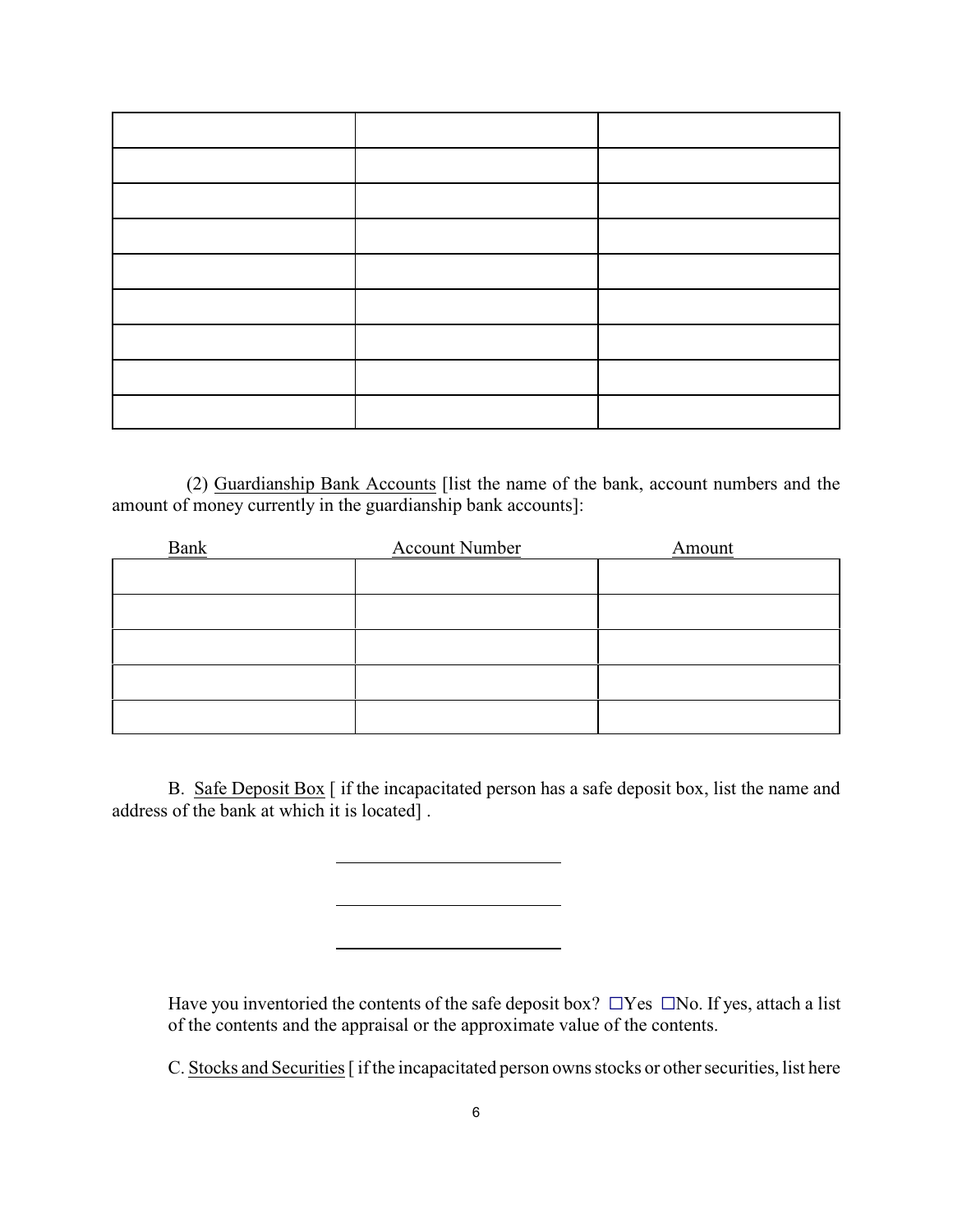the name of the company, number of shares, the market value of each security on the date you received your commission, and the broker ] :

| <b>Company Name</b> | Number of Shares | Market Value | <b>Brokerage</b> |
|---------------------|------------------|--------------|------------------|
|                     |                  |              |                  |
|                     |                  |              |                  |
|                     |                  |              |                  |
|                     |                  |              |                  |
|                     |                  |              |                  |
|                     |                  |              |                  |
|                     |                  |              |                  |
|                     |                  |              |                  |
|                     |                  |              |                  |
|                     |                  |              |                  |

| <b>Company Name</b> | Type of Bonds etc. | Market Value | <b>Brokerage</b> |
|---------------------|--------------------|--------------|------------------|
|                     |                    |              |                  |
|                     |                    |              |                  |
|                     |                    |              |                  |
|                     |                    |              |                  |
|                     |                    |              |                  |
|                     |                    |              |                  |
|                     |                    |              |                  |
|                     |                    |              |                  |
|                     |                    |              |                  |
|                     |                    |              |                  |
|                     |                    |              |                  |

D. Real Estate [ list the address of the property, give a description of the property [i.e. store, single family house], approximate value of the property on the date you were commissioned, and name of tenants and rental income, if any. Also, write down the date you filed a statement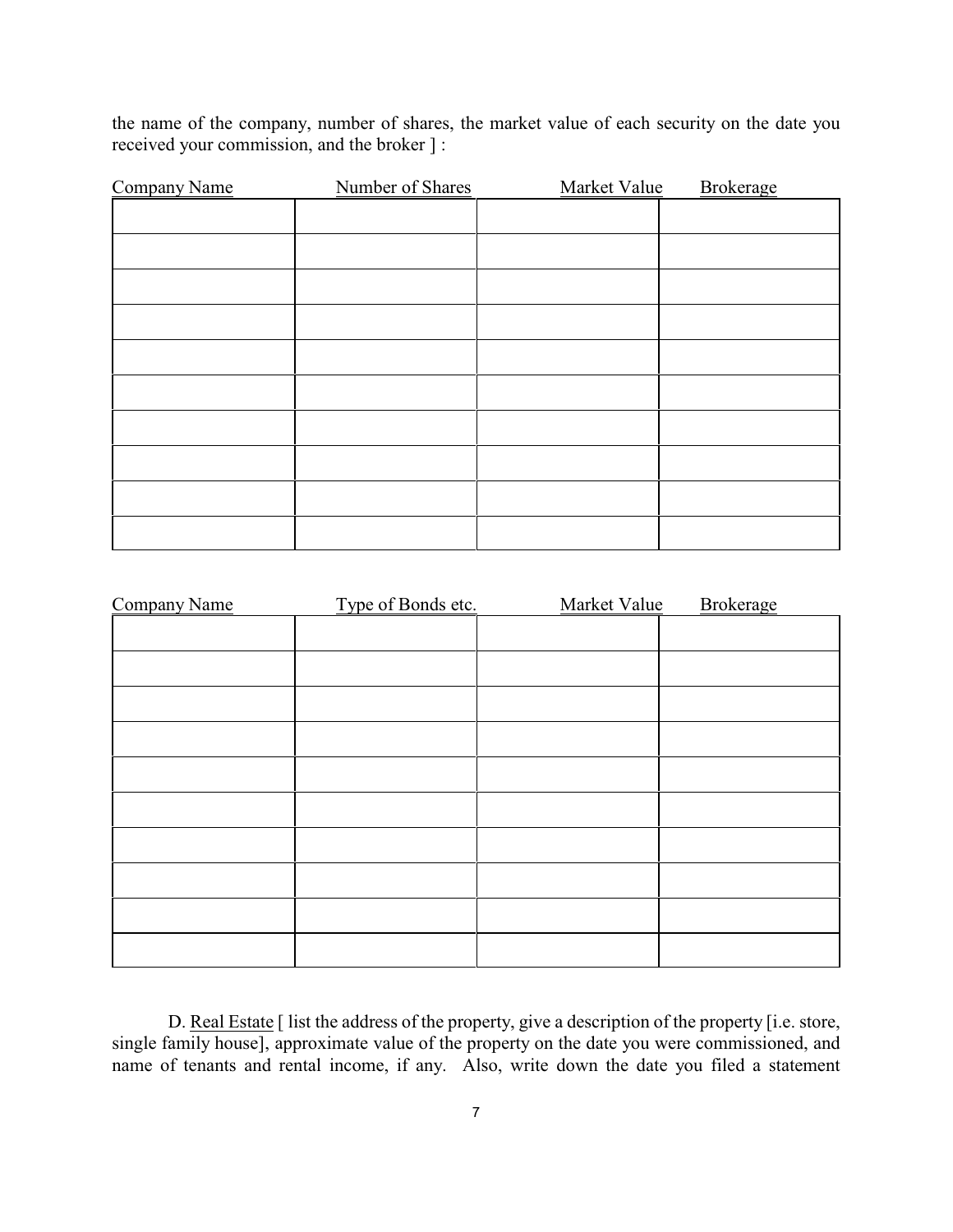| Address | Description | Approx. Value | Tenants | Rental<br>Income | Statement |
|---------|-------------|---------------|---------|------------------|-----------|
|         |             |               |         |                  |           |
|         |             |               |         |                  |           |
|         |             |               |         |                  |           |
|         |             |               |         |                  |           |
|         |             |               |         |                  |           |
|         |             |               |         |                  |           |
|         |             |               |         |                  |           |
|         |             |               |         |                  |           |

identifying real property with the County Clerk. ] :

E. Personal Property [ list any jewelry, antiques, paintings, automobiles, or other valuable property or cash and set forth the approximate value ] :

| <b>Property Type</b> | <b>Appraised Value</b> | Approx. Value |
|----------------------|------------------------|---------------|
|                      |                        |               |
|                      |                        |               |
|                      |                        |               |
|                      |                        |               |
|                      |                        |               |
|                      |                        |               |
|                      |                        |               |
|                      |                        |               |
|                      |                        |               |
|                      |                        |               |
|                      |                        |               |
|                      |                        |               |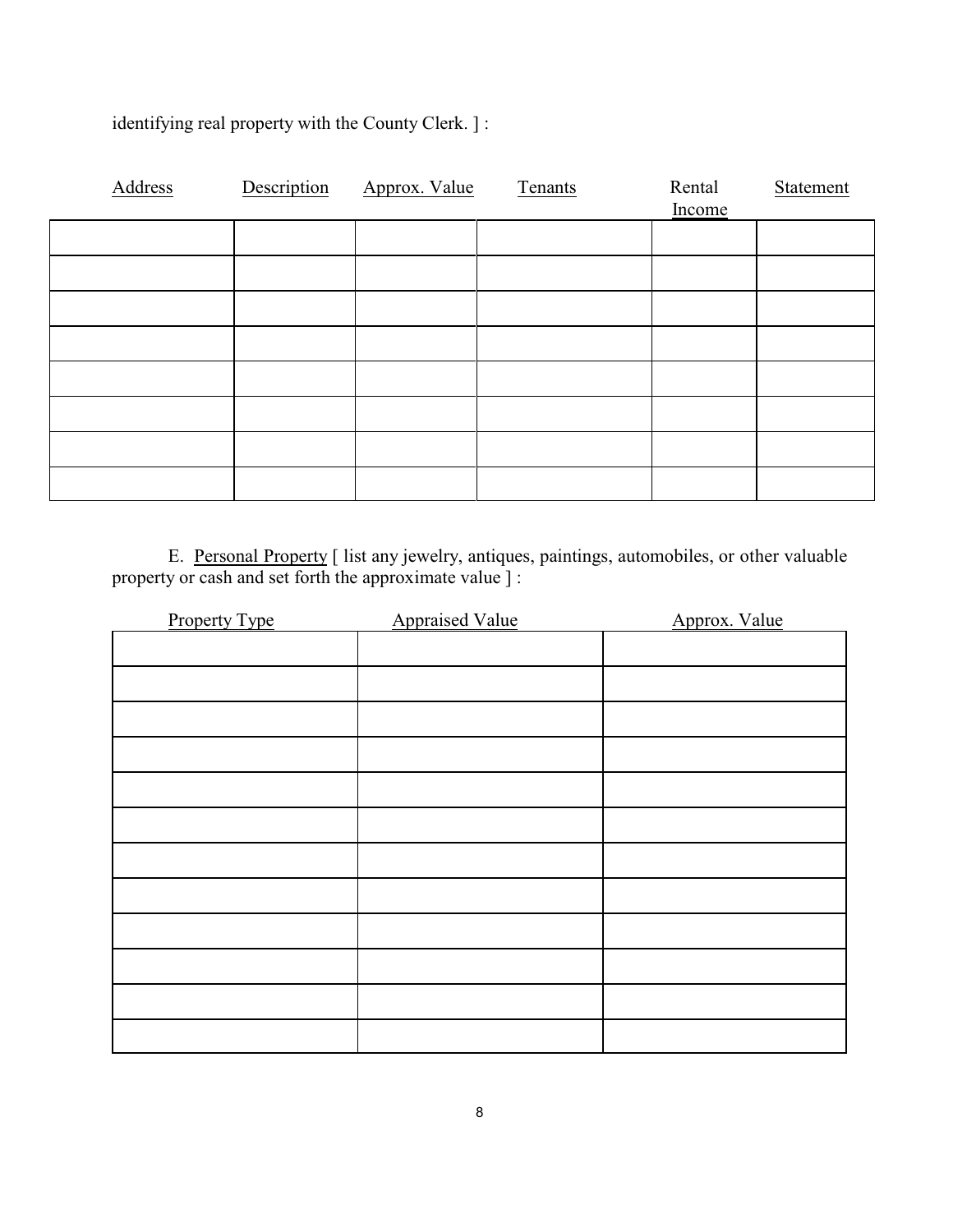F. Income [ set forth here all sources of income for the incapacitated person, i.e. social security, pensions, etc. and the monthly or annual amount received ] :

| Source of Income | Amount |
|------------------|--------|
|                  |        |
|                  |        |
|                  |        |
|                  |        |
|                  |        |
|                  |        |
|                  |        |
|                  |        |
|                  |        |
|                  |        |

G. Assets Not Yet Marshaled [ list all property owned by the incapacitated person that you have not yet been able to transfer to the guardianship ] :

l

 $\overline{a}$ 

l

 $\overline{a}$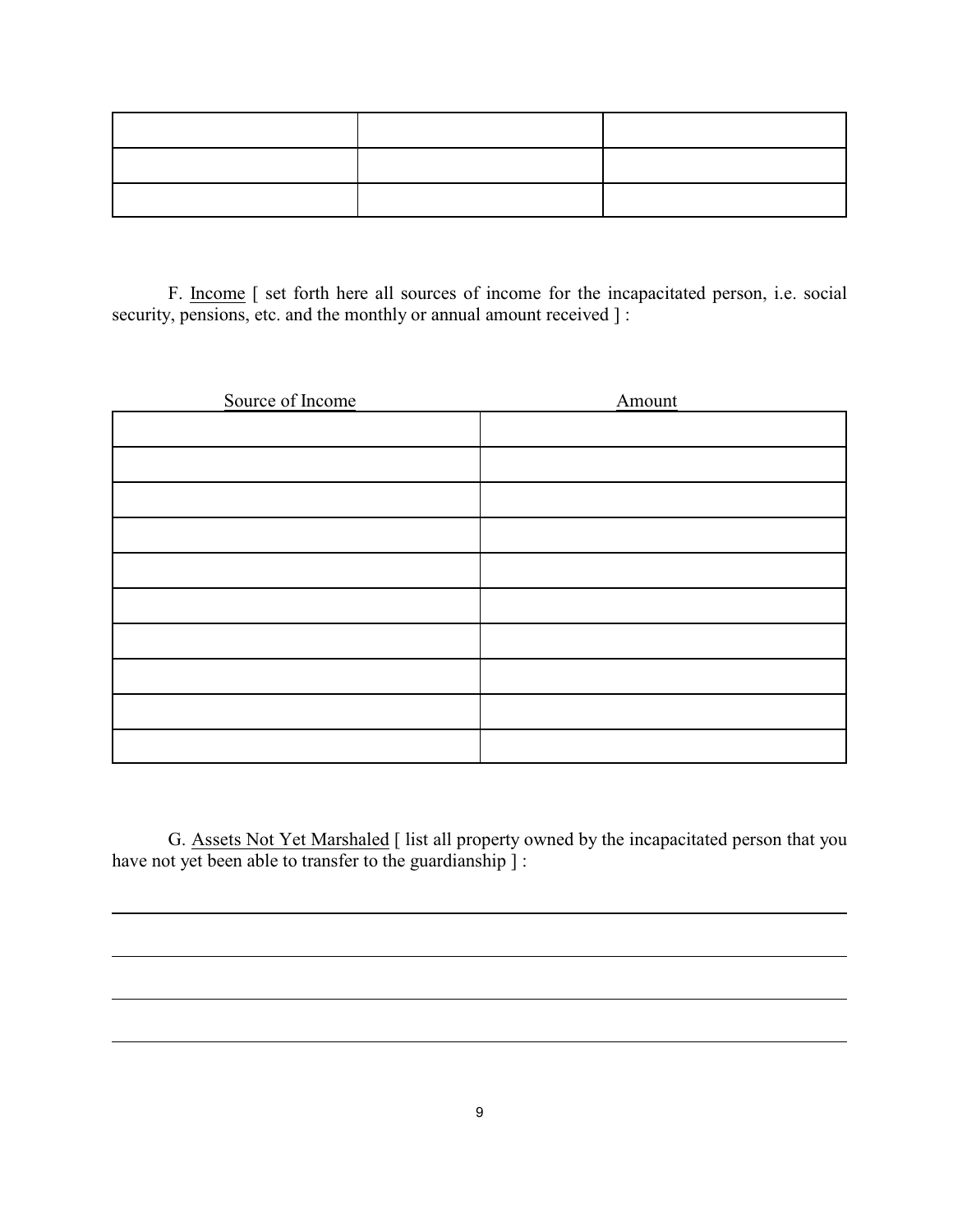15. There is no need to modify my powers as property guardian [ or the following changes are necessary to my powers as property guardian [EXPLAIN] :

<u>. Andre Sterne and Sterne and Sterne and Sterne and Sterne and Sterne and Sterne and Sterne and Sterne and St</u>

 $\overline{a}$ 

 $\overline{a}$ 

 $\overline{a}$ 

l

 $\overline{a}$ 

l

 $\overline{a}$ 

l

16. I  $\Box$  *WILL* [ or ]  $\Box$  *WILL NOT* need help preparing my annual report [ CHECK ONE ].

.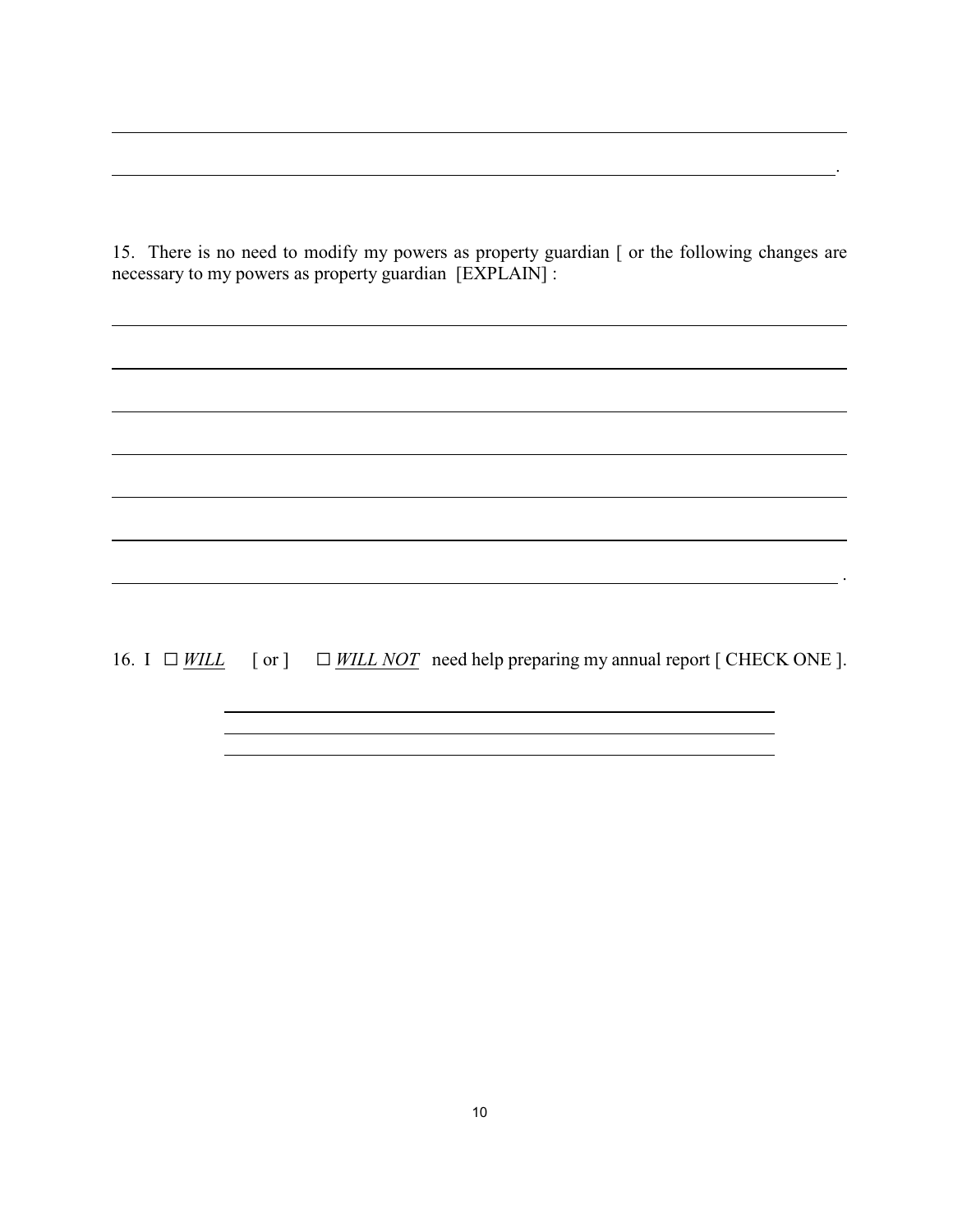## STATE OF NEW YORK ) ) ss.: COUNTY OF NEW YORK)

, being duly sworn, states as follows:

I am the guardian for the above-named incapacitated person, having been duly appointed by Order and Judgment of the Supreme Court of the State of New York, Suffolk County. The foregoing Initial Report, including the account and inventory therein, contains, to the best of my knowledge and belief, an accurate statement of the facts set forth, as well as a full and true statement of all my receipts and disbursements on account of said person and of all money and other personal property of said person which have come into my hands or have been received by any other persons by my order or authority or for my use as guardian since my appointment, and of the value of all property. I do not know of any error of omission in the report to the prejudice of the incapacitated person.

Guardian

 $\overline{\phantom{a}}$  ,  $\overline{\phantom{a}}$  ,  $\overline{\phantom{a}}$  ,  $\overline{\phantom{a}}$  ,  $\overline{\phantom{a}}$  ,  $\overline{\phantom{a}}$  ,  $\overline{\phantom{a}}$  ,  $\overline{\phantom{a}}$  ,  $\overline{\phantom{a}}$  ,  $\overline{\phantom{a}}$  ,  $\overline{\phantom{a}}$  ,  $\overline{\phantom{a}}$  ,  $\overline{\phantom{a}}$  ,  $\overline{\phantom{a}}$  ,  $\overline{\phantom{a}}$  ,  $\overline{\phantom{a}}$ 

Sworn before me this day

day of  $\qquad \qquad , 20 \qquad$ 

 $\mathcal{L}_\mathcal{L}$  , where  $\mathcal{L}_\mathcal{L}$  , we have the set of the set of the set of the set of the set of the set of the set of the set of the set of the set of the set of the set of the set of the set of the set of the set Notary Public or Commissioner of Deeds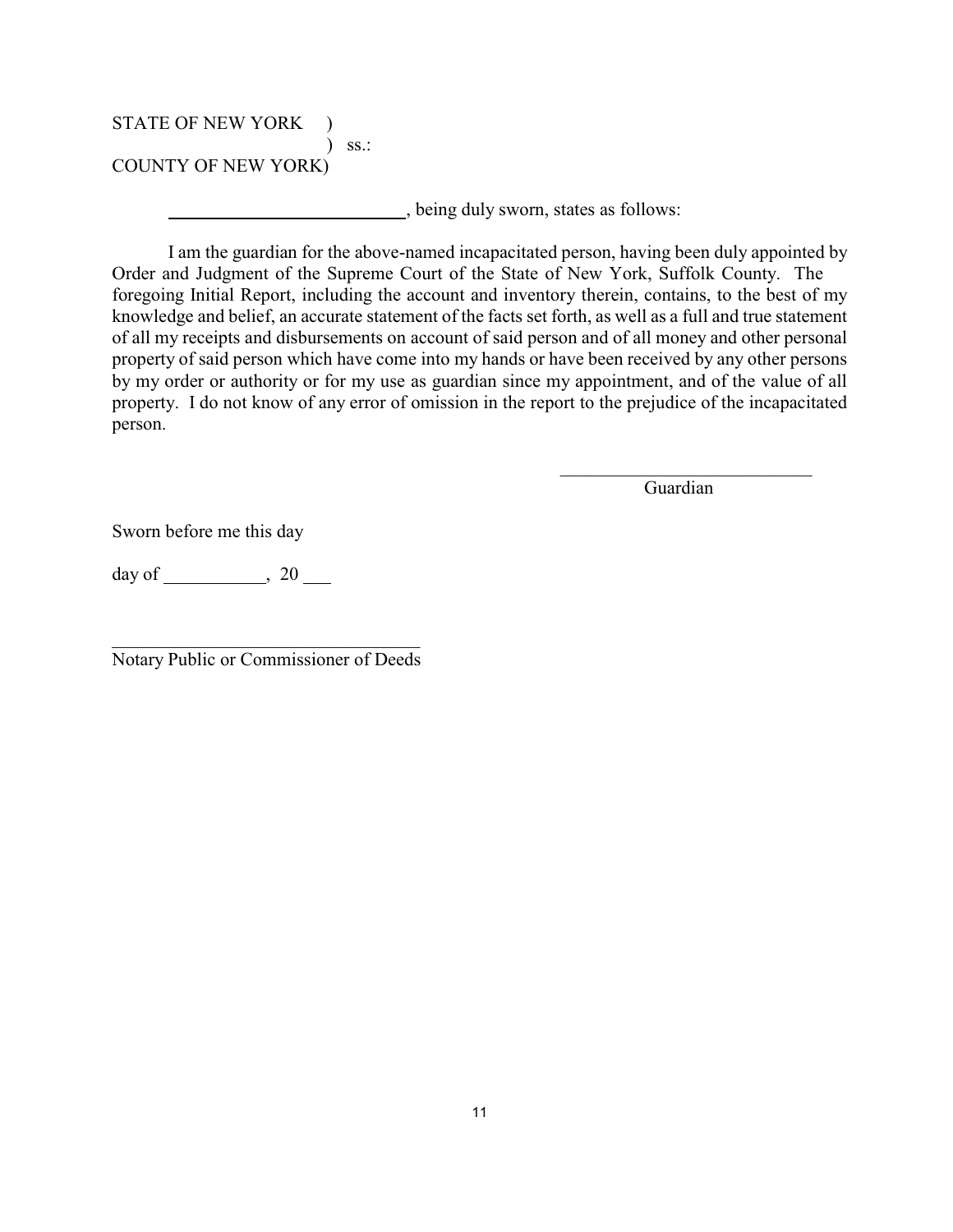## **INSTRUCTIONS FOR INITIAL (90-DAY) REPORT**

This is the report that you must file no later than ninety (90) days after you receive your commission. This report tells the court what you have done so far to help the incapacitated person.

To answer Questions 1 through 7, fill in the blanks with the requested information.

To answer Question 8, put a circle around all the documents that the incapacitated person has. If the incapacitated person does not have any of the documents, leave this blank. If you are uncertain about the existence of any document, please explain. Also, using "Yes," "No," or "NA" [for Not Applicable], please indicate as to each of the listed documents whether you have determined the location thereof, provided a copy, or filed with the Surrogate's Court (e.g., will).

# **If you were appointed a guardian of the person of the incapacitated person, you must answer Questions 9 through 13. If you were only appointed a guardian of the person's property, you should skip these questions.**

Question 9 – Tell the court what you have done so far to provide for the incapacitated person's medical, dental, mental and other health care needs. (For example: I took the incapacitated person to the eye doctor to get new glasses and to the dentist to have a tooth pulled.)

Question  $10 -$  Tell the court what you plan to do in the future to make sure that the incapacitated person has adequate medical, dental, mental health and other health care. (For example: I will bring the incapacitated person to Doctor X for an annual physical and to Doctor Y, a podiatrist, for special shoes.)

Question  $11$  – Tell the court what you have done to make sure that, if feasible, the incapacitated person has an opportunity to be with other people, or work, attend school, or participate in other activities.

Question 12 – List the government benefits and/or insurance you have applied for on behalf of the incapacitated person (Medicare, Medicaid, etc.).

Question 13 – If you think you need more powers to meet the personal needs of the incapacitated person, or fewer powers, write down the changes you would like to see made and tell the court why you want them.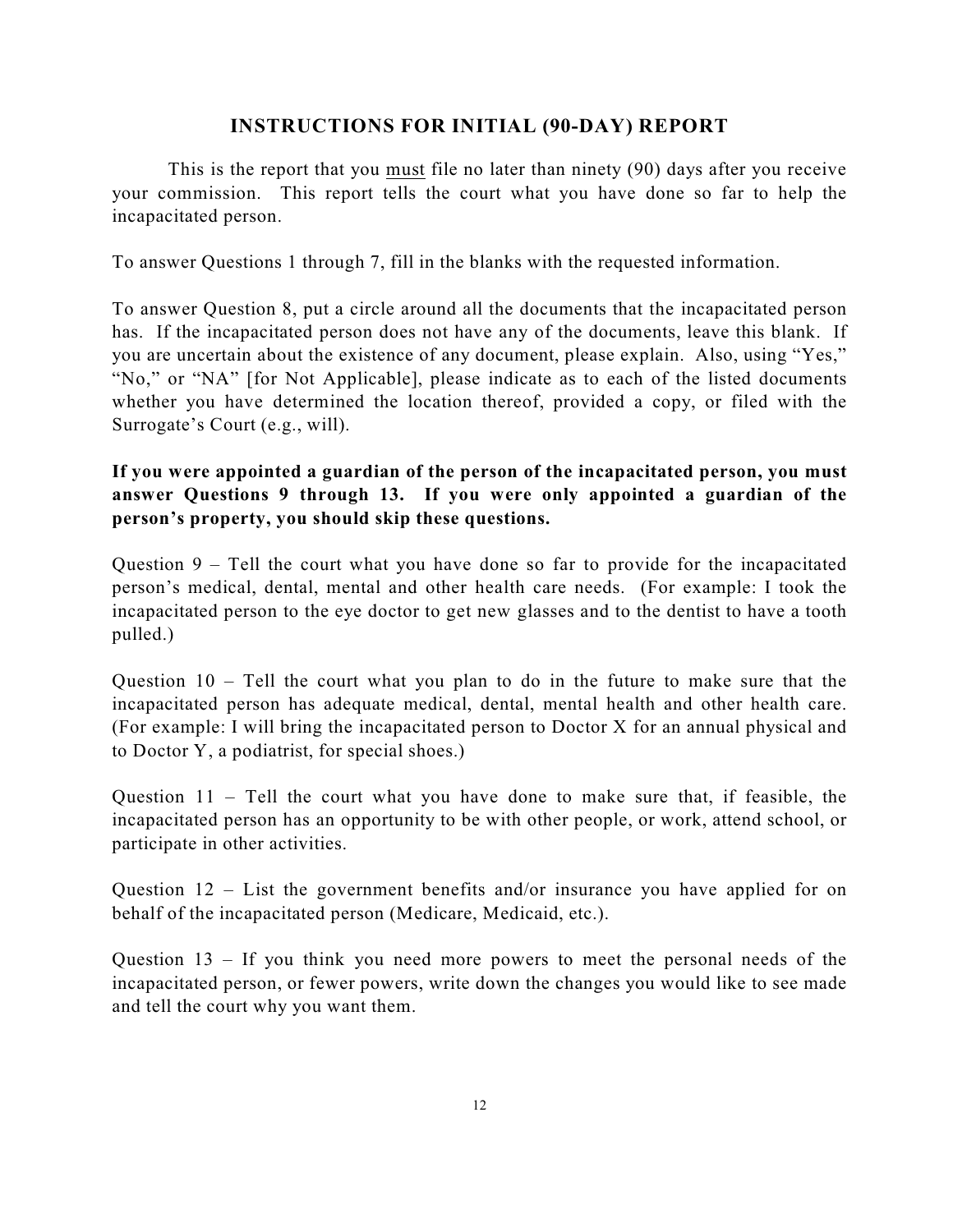**If the court gave you management powers over the incapacitated person's property, you must answer Question 14, sections A through G, and Question 15. If you are only a guardian of the person, you should not answer these questions.** 

Question 14  $(A)(1)$  – List all the bank accounts that the incapacitated person had when you were appointed guardian, the account numbers and the amount in each account.

Question  $14(A)(2)$  – List all of the guardianship accounts that you set up, the name of the bank where they are located, the account number and the amount of money in each account.

Question  $14(B)$  – If the incapacitated person had a safe deposit box, provide the requested information. If the incapacitated person did not have a safe deposit box, leave this section blank.

Question  $14(C)$  – If the incapacitated person owned shares of stock, provide a complete list of all stock, including the name of the company, the number of shares and the market value of the stock on the date you received your commission. If the incapacitated person owned bonds or other types of securities, provide information regarding the type of security and the market value on the date you received your commission. Please also provide the name of the brokerage house holding the stock, bonds, or other securities.

Question 14(D) – Provide the requested information for all real property owned by the incapacitated person.

Question 14(E) – Separately list all valuable personal property and provide an appraisal or approximate value if you do not have an appraisal. If the incapacitated person owned ordinary household furnishings and clothing, provide an approximate value for this personal property.

Question 14 (F) – List all monthly income (for example, social security, pensions and trust income) and the monthly amount the incapacitated person receives from each source.

Question  $14(G)$  – List all of the assets that the incapacitated person owns that you have not yet transferred into guardianship accounts.

Question 15 -- If you think you need more power over the incapacitated person's property, or less power, write down the changes you would like to see made and tell the court why they should be made.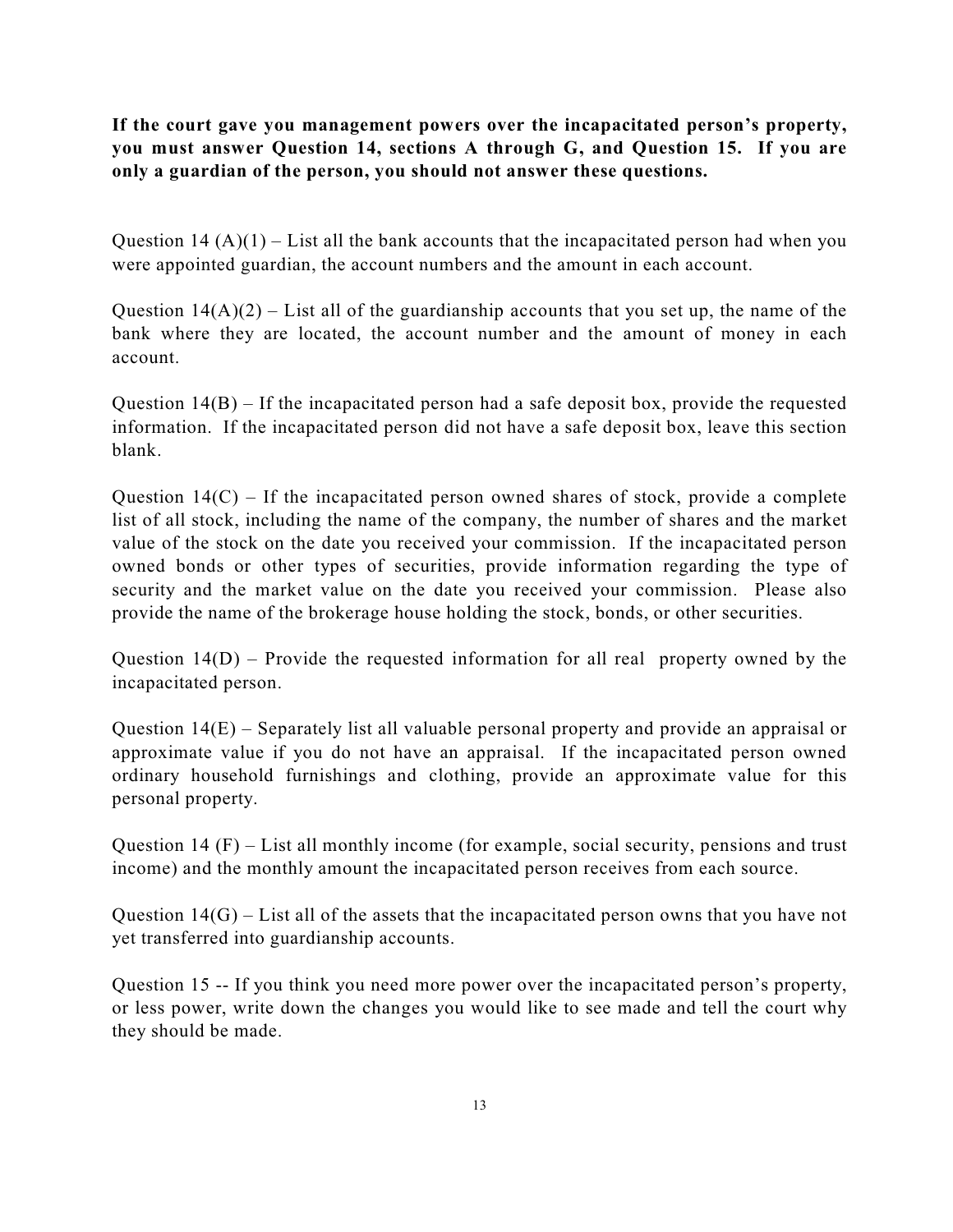Question 16 – If you think you will need assistance preparing the Annual Report, circle "will". If you think you can do the Annual Report on your own, circle "will not."

When you have answered all the questions, bring this report to a notary public and sign the paragraph at the end (the certification paragraph) in front of the notary and then have the report notarized.

You must then mail a copy of the report to: Suffolk County Supreme Court Clerk John P. Cohalan, Jr. Court Complex 400 Carleton Avenue Central Islip, NY 11722

The Court Examiner named in your appointing Order and judgment. The Incapacitated Person The Court Evaluator named in the appointing Order If the incapacitated person lives in a residential facility, to the director of the facility To Mental Hygiene Legal Services if the incapacitated person lives in a Mental Hygiene Facility

Thank you.